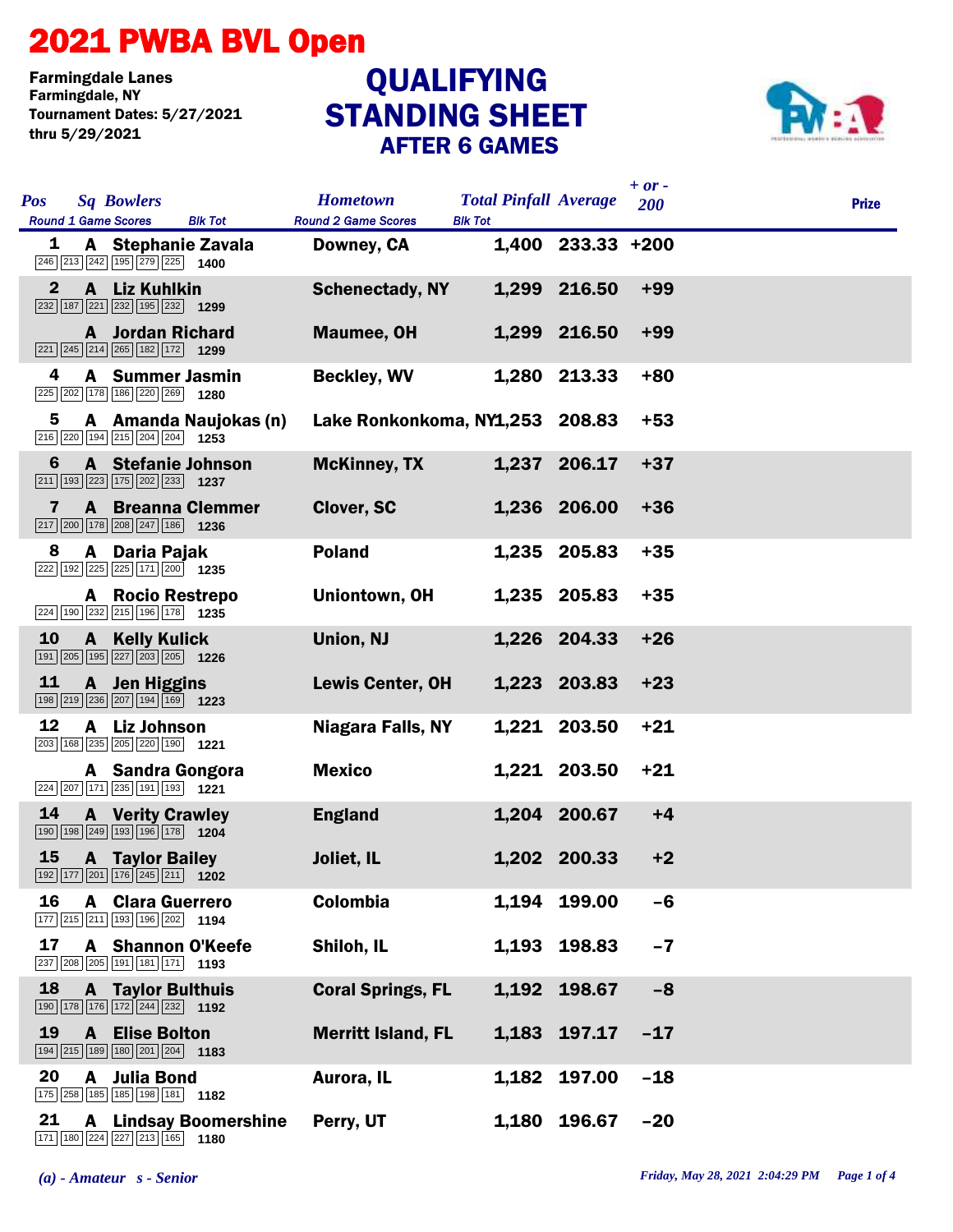| Pos |                 | <b>Sq Bowlers</b><br><b>Round 1 Game Scores</b><br><b>Blk Tot</b>                                                          | <b>Hometown</b><br><b>Round 2 Game Scores</b> | <b>Total Pinfall Average</b><br><b>Blk Tot</b> |                   | $+ or -$<br>200 | <b>Prize</b> |
|-----|-----------------|----------------------------------------------------------------------------------------------------------------------------|-----------------------------------------------|------------------------------------------------|-------------------|-----------------|--------------|
| 22  |                 | <b>A</b> Missy Parkin<br>$\boxed{168}$ $\boxed{175}$ $\boxed{223}$ $\boxed{179}$ $\boxed{227}$ $\boxed{204}$ 1176          | Laguna Hills, CA                              |                                                | 1,176 196.00      | $-24$           |              |
| 23  | A               | Karsyn Lukosius (n)<br>162 191 230 211 172 205 1171                                                                        | <b>Brick, NJ</b>                              |                                                | 1,171 195.17      | $-29$           |              |
| 24  | A               | <b>Birgit Noreiks</b><br>$\boxed{201}$ 182 $\boxed{226}$ 164 170 224 1167                                                  | Germany                                       | 1,167                                          | 194.50            | $-33$           |              |
| 25  |                 | <b>A</b> Maria Jose Rodriguez<br>188 189 173 196 182 237 1165                                                              | Colombia                                      |                                                | 1,165 194.17      | $-35$           |              |
|     | A               | <b>Josie Barnes</b><br>196 214 179 160 228 188<br>1165                                                                     | Hermitage, TN                                 | 1,165                                          | 194.17            | $-35$           |              |
| 27  |                 | <b>A</b> Ashly Galante<br>$\boxed{213}$ $\boxed{203}$ $\boxed{200}$ $\boxed{201}$ $\boxed{167}$ $\boxed{174}$ <b>1158</b>  | Palm Harbor, FL                               |                                                | 1,158 193.00      | $-42$           |              |
| 28  |                 | <b>A</b> Aseret Zetter<br>225 156 226 186 204 155 1152                                                                     | <b>Mexico</b>                                 | 1,152                                          | 192.00            | $-48$           |              |
| 29  |                 | <b>A</b> Shalin Zulkifli<br>181 163 224 216 187 180 151                                                                    | <b>Malaysia</b>                               |                                                | 1,151 191.83      | $-49$           |              |
| 30  |                 | <b>A</b> Caitlyn Johnson<br>200 209 150 191 195 203 1148                                                                   | <b>Beaumont, TX</b>                           |                                                | 1,148 191.33      | $-52$           |              |
| 31  | A               | <b>Kerry Smith</b><br>179 189 199 173 213 194 1147                                                                         | <b>New Holland, PA</b>                        |                                                | 1,147 191.17      | $-53$           |              |
| 32  | A               | <b>Danielle McEwan</b><br>169 152 218 208 209 186 1142                                                                     | <b>Stony Point, NY</b>                        | 1,142                                          | 190.33            | $-58$           |              |
|     | <b>Cut Line</b> | <b>Cash Line</b>                                                                                                           |                                               |                                                |                   |                 |              |
| 33  |                 | <b>A</b> Elysia Current<br>210 189 190 140 207 201 1137                                                                    | Ephrata, PA                                   | 1,137                                          | 189.50            | $-63$           |              |
| 34  | A               | <b>Valerie Bercier</b><br>159 181 192 207 216 180 135                                                                      | <b>Muskegon, MI</b>                           | 1,135                                          | 189.17            | $-65$           |              |
| 35  |                 | <b>A</b> Abby Ragsdale<br>$\boxed{173}$ $\boxed{225}$ $\boxed{196}$ $\boxed{204}$ $\boxed{169}$ $\boxed{164}$ <b>1131</b>  | Aurora, IL                                    |                                                | 1,131 188.50      | $-69$           |              |
| 36  | A               | <b>Maria Bulanova</b><br>192 194 166 178 201 198 1129                                                                      | <b>Russia</b>                                 |                                                | 1,129 188.17      | -71             |              |
| 37  | A               | Dasha Kovalova<br>181 193 181 225 178 170 1128                                                                             | <b>Ukraine</b>                                |                                                | 1,128 188.00      | $-72$           |              |
| 38  | A               | Danielle Merino (n)<br>160 193 232 158 204 174 1121                                                                        | <b>College Point, NY</b>                      |                                                | 1,121 186.83      | $-79$           |              |
| 39  |                 | <b>A</b> Lauren Pate<br>$\boxed{221}$ $\boxed{176}$ $\boxed{198}$ $\boxed{159}$ $\boxed{153}$ $\boxed{209}$ <b>1116</b>    | <b>Inver Grove, MN</b>                        |                                                | 1,116 186.00      | $-84$           |              |
| 40  |                 | A Amanda Nardiello (n)<br>170 222 156 174 217 175 1114                                                                     | <b>Toms River, NJ</b>                         |                                                | 1,114 185.67      | $-86$           |              |
|     |                 | <b>A</b> Gazmine Mason<br>158 224 174 154 223 181 1114                                                                     | <b>Cranston, RI</b>                           |                                                | 1,114 185.67      | $-86$           |              |
| 42  | $\mathbf{A}$    | <b>Danielle Knittle</b><br>$\boxed{178}$ $\boxed{154}$ $\boxed{213}$ $\boxed{176}$ $\boxed{175}$ $\boxed{209}$ <b>1105</b> | <b>State College, PA</b>                      | 1,105                                          | 184.17            | $-95$           |              |
| 43  | $\mathbf{A}$    | <b>Kara Mangiola</b><br>192 167 201 184 158 202 1104                                                                       | <b>Spencerport, NY</b>                        |                                                | 1,104 184.00      | $-96$           |              |
| 44  | A               | <b>Shanna Chepelsky</b><br>175 195 182 202 178 169 1101                                                                    | <b>East Rochester, NY</b>                     | 1,101                                          | 183.50            | $-99$           |              |
| 45  |                 | <b>A</b> Courtney Ermisch<br>165 153 181 222 199 180<br>1100                                                               | <b>Big Bend, WI</b>                           |                                                | 1,100 183.33 -100 |                 |              |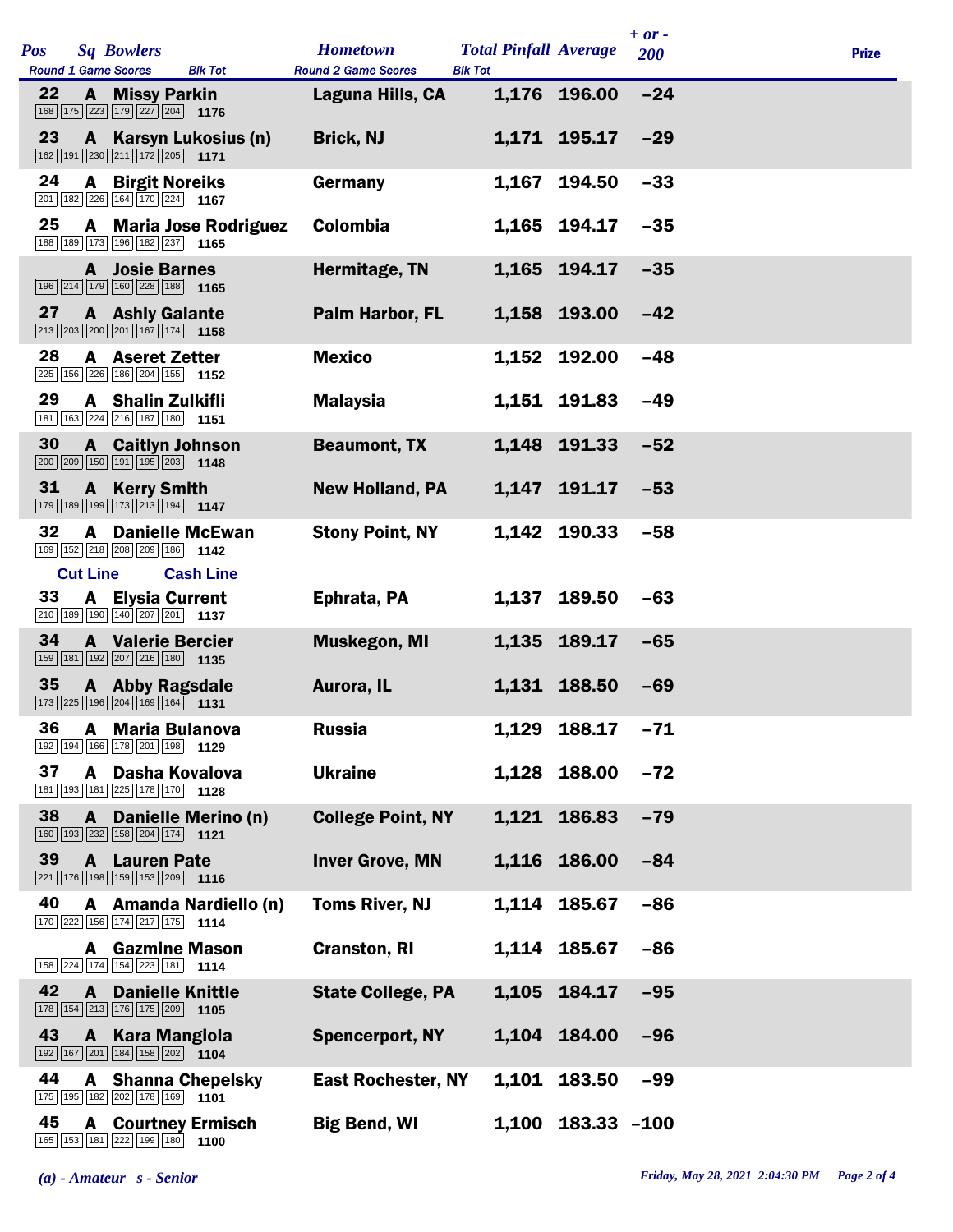|            |              |                                                                                                                                              |                                                |                                                                 |                              |                   | $+ or -$ |              |
|------------|--------------|----------------------------------------------------------------------------------------------------------------------------------------------|------------------------------------------------|-----------------------------------------------------------------|------------------------------|-------------------|----------|--------------|
| <b>Pos</b> |              | <b>Sq Bowlers</b><br><b>Round 1 Game Scores</b>                                                                                              | <b>Blk Tot</b>                                 | <b>Hometown</b><br><b>Round 2 Game Scores</b><br><b>Blk Tot</b> | <b>Total Pinfall Average</b> |                   | 200      | <b>Prize</b> |
| 46         |              | 155 176 173 236 191 168 1099                                                                                                                 | A Suzanne Morine (n)                           | Castleton on Hudson, 1,099 183.17 -101                          |                              |                   |          |              |
| 47         |              | <b>A</b> Ingellimar Beasley<br>$\boxed{170}$ $\boxed{221}$ $\boxed{195}$ $\boxed{147}$ $\boxed{183}$ $\boxed{181}$ <b>1097</b>               |                                                | <b>Clarksville, TN</b>                                          |                              | 1,097 182.83 -103 |          |              |
| 48         |              | <b>A</b> Giselle Poss<br>215 181 188 186 152 174 1096                                                                                        |                                                | <b>Maitland, FL</b>                                             |                              | 1,096 182.67 -104 |          |              |
| 49         |              | <b>A</b> Sydney Brummett<br>235 163 170 170 150 199 1087                                                                                     |                                                | Fort Wayne, IN                                                  |                              | 1,087 181.17 -113 |          |              |
| 50         |              | <b>A</b> Heather D'Errico<br>$\boxed{205}$ 155 167 177 169 210 1083                                                                          |                                                | <b>Rochester, NY</b>                                            | 1,083                        | $180.50 - 117$    |          |              |
|            |              | <b>A</b> Jacqueline Evans<br>$\boxed{211}$ 152 154 149 183 234 1083                                                                          |                                                | Acton, MA                                                       |                              | 1,083 180.50 -117 |          |              |
|            |              | A Sarah Germano (n)<br>185 189 154 173 206 176 1083                                                                                          |                                                | <b>Rochester, NY</b>                                            |                              | 1,083 180.50 -117 |          |              |
| 53         |              | A Diana Zavjalova<br>181 193 173 180 161 191 1079                                                                                            |                                                | Latvia                                                          |                              | 1,079 179.83 -121 |          |              |
| 54         |              | A Estefania Cobo<br>204 189 160 176 174 175 1078                                                                                             |                                                | North Richland Hills, T1,078 179.67 -122                        |                              |                   |          |              |
| 55         |              | <b>A</b> Laura Plazas<br>203 189 159 185 173 167 1076                                                                                        |                                                | <b>Colombia</b>                                                 |                              | 1,076 179.33 -124 |          |              |
| 56         |              | A Kayla Jones (n)<br>$\overline{216}$ $\overline{242}$ $\overline{141}$ $\overline{145}$ $\overline{168}$ $\overline{151}$ $\overline{1063}$ |                                                | Johnstown, PA                                                   |                              | 1,063 177.17 -137 |          |              |
| 57         |              | <b>A</b> Bryanna Cote<br>178 163 227 174 156 163 1061                                                                                        |                                                | Tucson, AZ                                                      |                              | 1,061 176.83 -139 |          |              |
|            | A            | <b>Krista Sandt</b><br>176 190 168 187 180 160 1061                                                                                          |                                                | <b>Bethlehem, PA</b>                                            |                              | 1,061 176.83 -139 |          |              |
| 59         |              | A Toni Kaufman (n)<br>155 178 163 227 178 155 1056                                                                                           |                                                | <b>Plainview, NY</b>                                            |                              | 1,056 176.00 -144 |          |              |
| 60         |              | <b>A</b> Alexis Neuer<br>220 172 197 146 148 170 1053                                                                                        |                                                | <b>Milton, PA</b>                                               |                              | 1,053 175.50 -147 |          |              |
| 61         |              | A Rachel Hines (n)<br>189 165 185 144 193 150 1026                                                                                           |                                                | <b>Medford, NY</b>                                              |                              | 1,026 171.00 -174 |          |              |
| 62         | A            | <b>Christina Hartl</b><br>168 177 191 181 146 146 1009                                                                                       |                                                | Ephrata, PA                                                     | 1,009                        | $168.17 - 191$    |          |              |
| 63         | $\mathbf{A}$ | 113 177 156 188 184 178                                                                                                                      | <b>Jennifer Hocurscak</b><br>996               | Orange, CT                                                      | 996                          | 166.00 -204       |          |              |
| 64         | A            | 174 194 172 160 135 153                                                                                                                      | Melissa Kammerer (n)<br>988                    | <b>Staten Island, NY</b>                                        | 988                          | $164.67 -212$     |          |              |
| 65s        |              | 168 161 171 125 171 173                                                                                                                      | A Renee Martel-Ethridge (rDanielson, CT<br>969 |                                                                 | 969                          | $161.50 - 231$    |          |              |
| 66         | $\mathbf{A}$ | <b>Cathrine Bell</b><br>162 152 164 170 138 163                                                                                              | 949                                            | <b>Averill Park, NY</b>                                         | 949                          | 158.17 -251       |          |              |
| 67         |              | <b>A</b> Katy Barnes<br>166 134 171 161 147 168                                                                                              | 947                                            | <b>Greenwich, RI</b>                                            | 947                          | $157.83 - 253$    |          |              |
| 68         | A            | <b>Canan Bademci (n)</b><br>137 159 158 180 154 154 942                                                                                      |                                                | Patchogue, NY                                                   | 942                          | 157.00 -258       |          |              |
| 69         |              | A Becky Decker (n)<br>154 166 178 182 95 129                                                                                                 | 904                                            | Honesdale, PA                                                   |                              | 904 150.67 -296   |          |              |